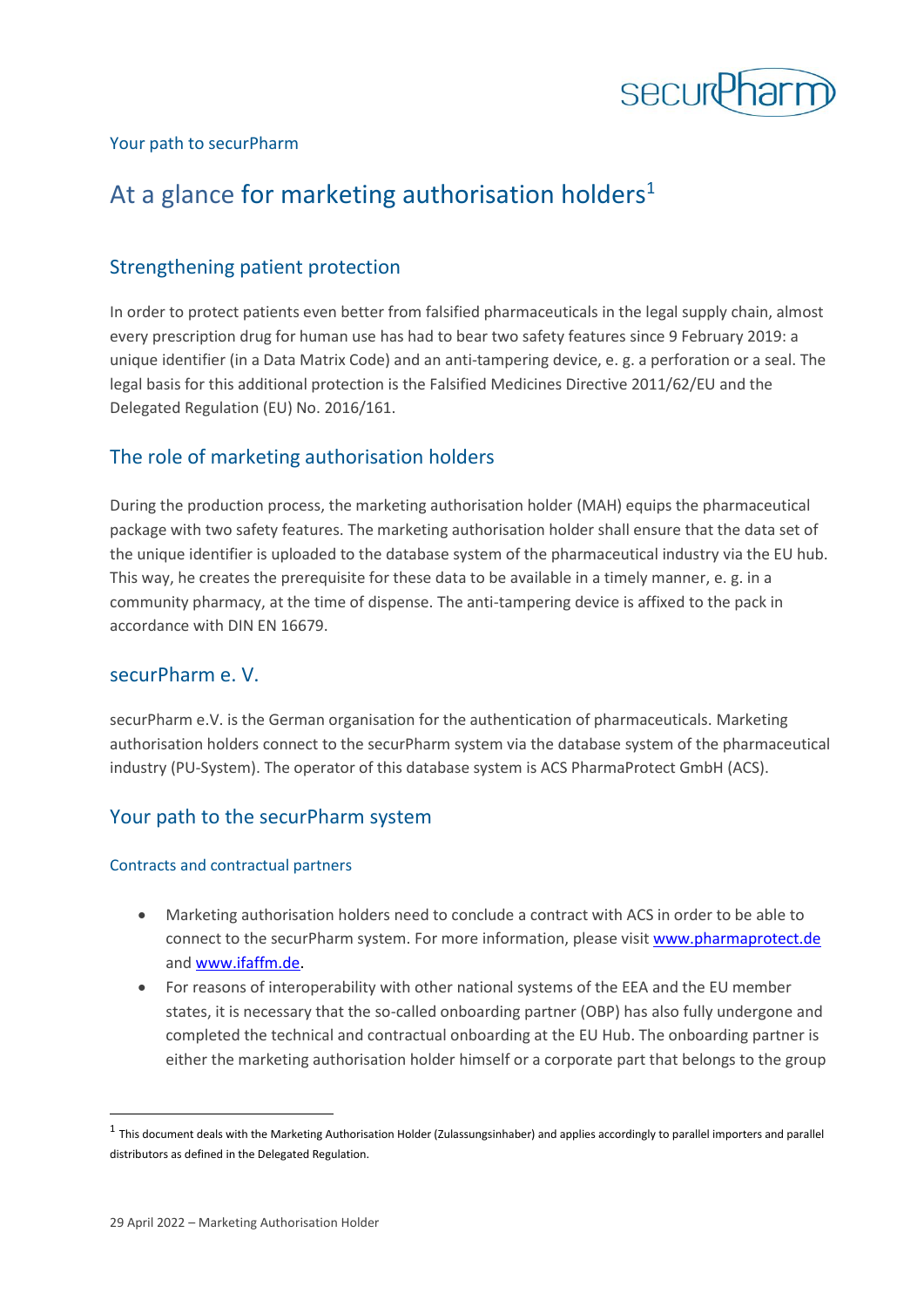

of companies. The EU Hub is operated by the European Medicines Verification Organisation (EMVO). For more information, please visit: [www.emvo-medicines.eu](http://www.emvo-medicines.eu/)

#### Legitimation

• In order to obtain legitimate access to the securPharm system, each marketing authorisation holder must undergo a legitimation process as part of concluding the contract. Legitimation is performed by means of a PZN registered to the marketing authorisation holder and other documents such as commercial register excerpts and proof of marketing authorisation.

#### Technical system connection

- The marketing authorisation holder must connect to the EU hub either itself or via its OBP.
- For interoperability, the master data and batch information of the affected products must be reported to the EU Hub by the onboarding partner. Details on this can be found in the Master Data Guideline of the EMVO.
- The database system of the pharmaceutical industry (PU-System) will automatically take over the data uploaded by the marketing authorisation holder via the EU Hub. It is the task of the PU-System to hold the pack data for the German market in trust and to store them for verification by pharmacies or wholesalers. After the conclusion of the contract, ACS provides the contractual partner with access information for the web portal through which the marketing authorisation holder has local access to the MAH system.

## Overview of the required data

- The basic prerequisite for the verification process is the complete and timely data transmission to the PU-System via the upload in the EU Hub. The product master data and the pack data must be transmitted.
- Product master data: The marketing authorisation holder stores the product master data listed in Article 33 of the Delegated Regulation (e. g. product code, marketing authorisation holder, name of the pharmaceutical, common name, dosage form, strength, package type and package size, etc.) in the EU Hub.
- Batch master data: The batch master data (batch designation, expiry date, relevant markets) must be stored in the EU Hub. Product master data and batch master data represent the basis for the ability to conduct verifications everywhere in the member states and the EEA states.
- Pack data: Pack data (product code, serial number, batch designation and expiry date) represent the basis for authentication. They must be stored in the NMVS of the relevant markets. Pack data are exclusively uploaded via the EU Hub, which distributes these data to the relevant national systems.
- Parallel importers and parallel distributors also upload their pack data exclusively via the EU Hub.